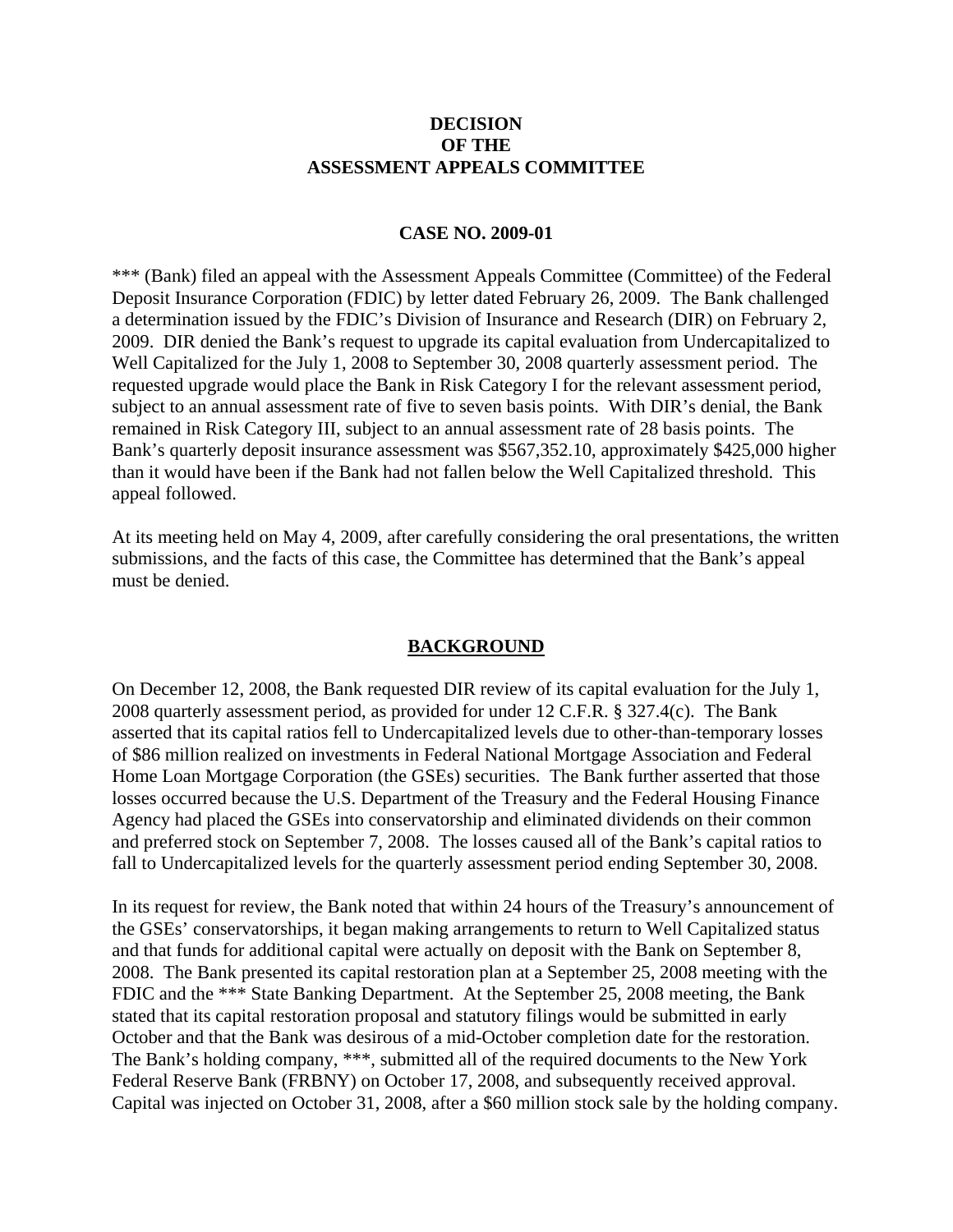According to the Bank, "it was only the approval process that prevented the funding from occurring prior to the end of the third quarter" of 2008.

By letter dated February 2, 2009, DIR denied the Bank's request for review of its capital evaluation. DIR addressed the FDIC's regulations, specifically 12 C.F.R. § 327.9(b), which governs assignments of capital evaluations. DIR noted that the Bank did not submit documents to the FRBNY until mid-October — well after the September 30 Call Report date. DIR determined that the Bank did not satisfy the capital ratio standard for a Well Capitalized institution as of September 30, 2008, and that the capital evaluation assigned for the assessment period in question was correct.

By letter dated February 26, 2009, the Bank timely appealed to the Assessment Appeals Committee. In its appeal, the Bank argues that "unique and compelling circumstances, which were beyond [its] control, namely the enormous volume of requests and capital plans inundating the FRBNY and other regulatory agencies during September 2008" prevented the Bank from being Well Capitalized by the September 30, 2008 Call Report Date. It also argues that the facts of this case are relevantly similar to the facts in AAC Case No. 2002-01 (February 25, 2002), in which this Committee granted an appeal after determining that the bank in question and FDIC staff had reached an agreement to treat the bank as well capitalized even though the bank had fallen below Well Capitalized status as of the relevant reporting date, and that the Bank acted in reliance on that agreement. Based on this asserted similarity the Bank contends that its increased assessment for the third quarter of 2008 is inequitable.

# **ANALYSIS**

The Bank asks the Committee to elevate it from Undercapitalized to Well Capitalized for the July 1, 2008 to September 30, 2008 assessment period. This would raise the Bank from Risk Category III to Risk Category I for that period.

Determination of Risk Categories is governed by 12 C.F.R § 327.9(a). To be in Risk Category I, an institution must be assigned to Supervisory Group A, which is defined as a financially sound institution with only a few minor weaknesses, 12 C.F.R. § 327.9(c)(1). A Risk Category I institution must also be Well Capitalized. 12 C.F.R  $\S$  327.9(a)(1). Since the Bank was assigned to Supervisory Group A, the issue presented turns on whether the Bank satisfied the regulatory standards required of Well Capitalized institutions.

To be Well Capitalized, an institution must satisfy three regulatory capital ratio standards: a Total risk-based capital ratio of 10 percent or greater; a Tier 1 risk-based capital ratio of 6.0 percent or greater; and a Tier 1 leverage capital ratio of 5.0 percent or greater. 12 C.F.R § 327.9(b)(1)(i). The FDIC's regulations require a Well Capitalized institution to meet all three of these capital standards. AAC Case No. 2004-06 (January 13, 2005). These capital evaluations are made "on the basis of data reported in the institution's Consolidated Reports of Condition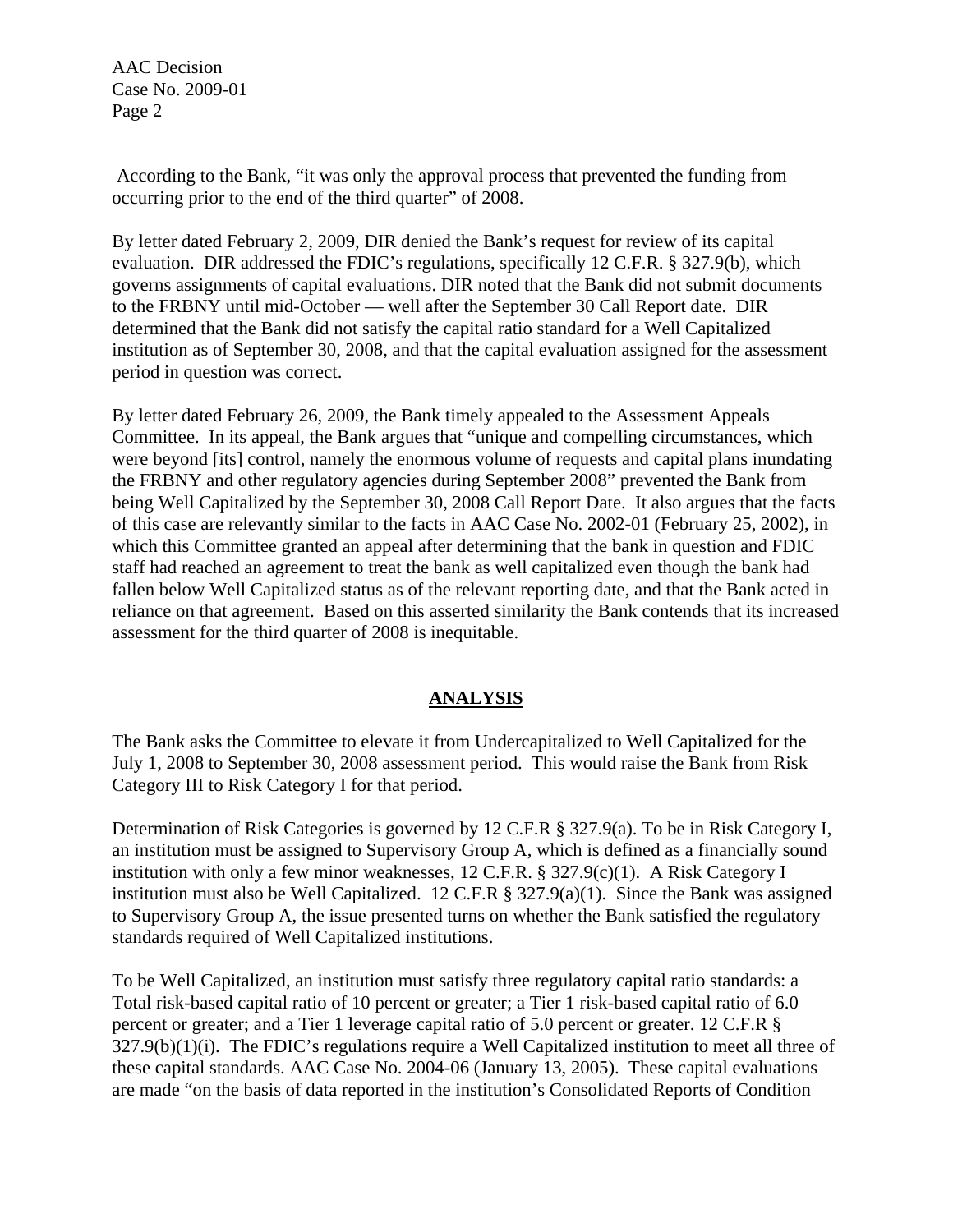and Income [(Call Report)] … dated as of September 30 for the assessment period beginning the preceding July 1 …." 12 C.F.R § 327.9(b).

The Bank's September 30, 2008 Call Report indicated that it met none of the Well Capitalized standards. Its Total risk-based capital ratio was 3.41 percent, its Tier 1 risk-based capital ratio was 2.60 percent, and its Tier 1 leverage ratio was 1.64 percent, well below even the Adequately Capitalized thresholds. Based on these capital ratios, the Bank was evaluated as Undercapitalized for the period in question. 12 C.F.R § 327.9(b)(3). Undercapitalized institutions in Supervisory Group A are assigned to Risk Category III, 12 C.F.R § 327.9(a)(3), and are subject to a higher deposit insurance assessment rate than Category I institutions (28 basis points versus 5 to 7 basis points). 12 C.F.R § 327.10(b). The Bank seeks treatment as a Well Capitalized institution and reassignment to Risk Category I for the July 1, 2008 assessment period.

In considering past requests for similar relief, the Committee has looked to whether unique circumstances (generally circumstances beyond the bank's control) prevented the bank from complying with the regulations or whether application of the capital regulations to the facts of the case would be inequitable. AAC Case No. 2008-02 (April 4, 2008); AAC Case No. 2004-06. The Bank bases its claim to relief on the grounds that it was Undercapitalized on the September 30, 2008 Call Report date only as a result of regulatory delay in approving its capital restoration plan. At the May 4, 2008 Committee meeting, the Bank also argued that its capital loss was a result of unique circumstances outside of its control. Finally, it argues that the outcome should be governed by the decision in AAC Case No. 2002-01. None of these arguments is persuasive.

According to the Bank, the enormous volume of requests and capital plans inundating the FRBNY and other regulatory agencies during September 2008 prevented the Bank from consummating the stock transaction by September 30. This Committee has found no unusual delay in the approval process; only two weeks passed from the time the Bank submitted its application to the FRBNY until the time it received its capital injection. Moreover, the Bank's argument ignores the fact that the Bank did not file its regulatory request until mid-October, approximately two weeks after the September 30, 2008 capital evaluation date for the third quarter assessment period. In fact, even if the FRBNY approval process had been instantaneous, the Bank would have been Undercapitalized on September 30, 2008.

Nor does the Committee find that the circumstances presented are either unique or outside the Bank's control. Certainly the Bank had no control over whether its investments in the GSEs remained profitable, but it did decide to hold those securities. Indeed, many other institutions found themselves similarly Undercapitalized after the GSEs were placed into conservatorship (although none of these institutions appealed their assessments). Like the Bank, most of these institutions returned to Well Capitalized status in the next assessment period. Consequently, while the Bank's lowered capital levels may have resulted from declining GSE stock values, there nevertheless appears to be no inequity in the consistent application of the FDIC's capital regulations under these circumstances.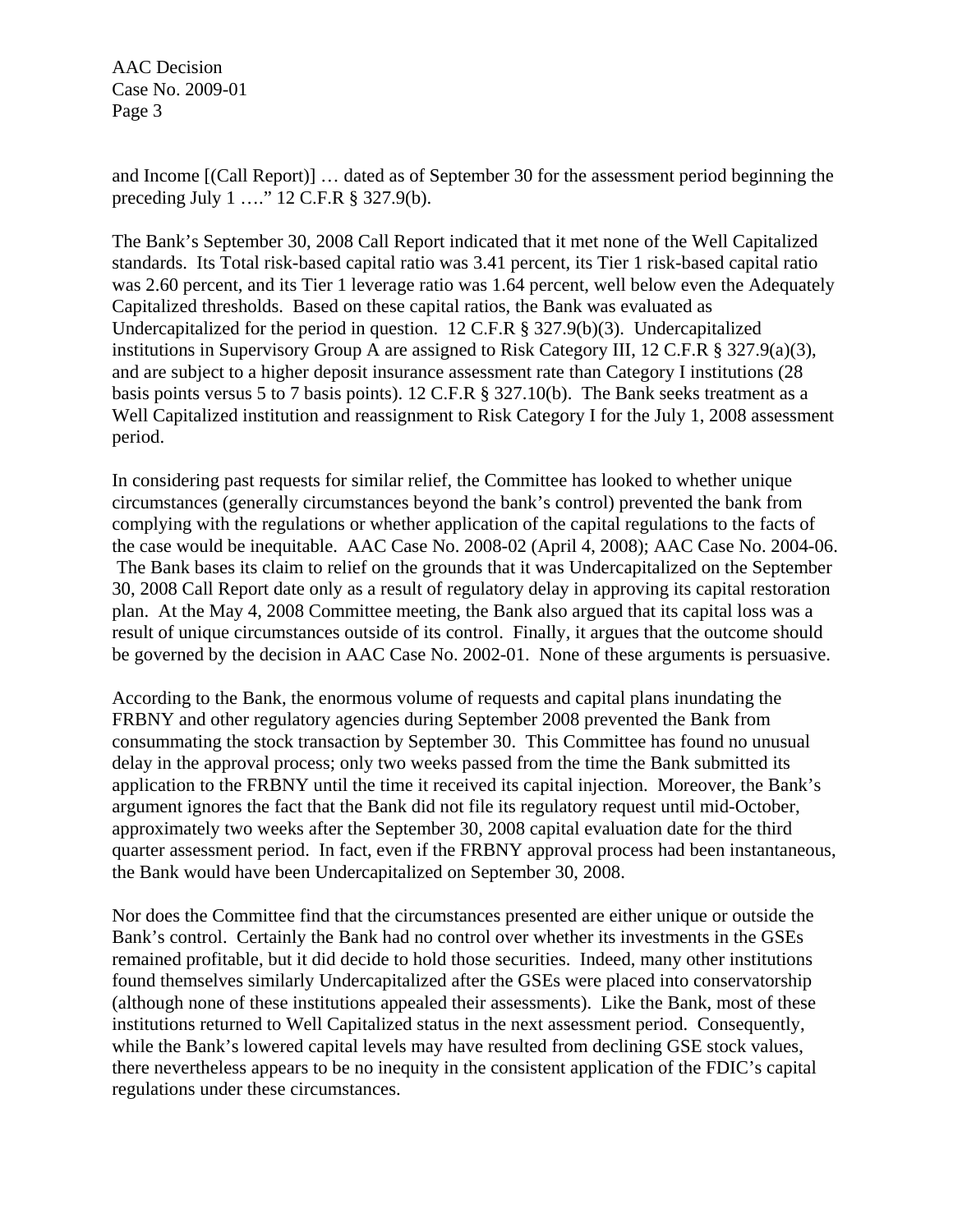Finally, our decision in AAC Case No. 2002-01 does not support granting the relief requested by the Bank. The decision in AAC Case No. 2002-01 turned on a finding by the Committee of a *specific agreement* to treat the bank as Well Capitalized despite its lower capital levels. Here, the evidence does not disclose any such agreement regarding regulatory treatment, and therefore the rationale of AAC Case No. 2002-01 does not apply. Moreover, regulations promulgated subsequent to the Committee's decision in AAC No. 2002-01 explicitly reserve to the FDIC Board of Directors the authority to waive the regulations in Chapter III of the Code of Federal Regulations, which includes Part 327 and the FDIC's capital regulations. 12 C.F.R. § 303.12(a). Accordingly, this Committee notes that its decision in AAC Case No. 2002-01 has in effect been superseded by these more recent regulations and the Committee no longer regards that case as binding precedent.

The factual background shows that the Bank made great efforts to return quickly to a Well Capitalized status, and the Committee commends the Bank for those efforts. But moving quickly to restore Well Capitalized status does not excuse the Bank's failure to comply with the regulatory requirements of section 327.9(a)(1). In that vein, the Committee has previously ruled that, where a holding company moves quickly to restore an institution's capital rating, this does not excuse failure to comply with the FDIC's capital regulations. AAC No. 2008-01, at 3 (April 4, 2008).

After considering all of the facts and arguments presented by the Bank in its written submission and its oral presentation, the Committee finds that the circumstances presented are not unique nor is application of the capital regulations in this instance inequitable.

# **CONCLUSION**

The Bank's capital evaluation for the July 1, 2008 assessment period was based on data reported in its September 30, 2008 Call Report. The Bank was correctly evaluated as Undercapitalized and assigned to Risk Category III for that period. While the Committee is sympathetic to the Bank's position and commends its efforts to return quickly to Well Capitalized status, no basis for granting the requested relief is presented here. Accordingly, for the reasons set forth in this decision, the Bank's appeal is denied.